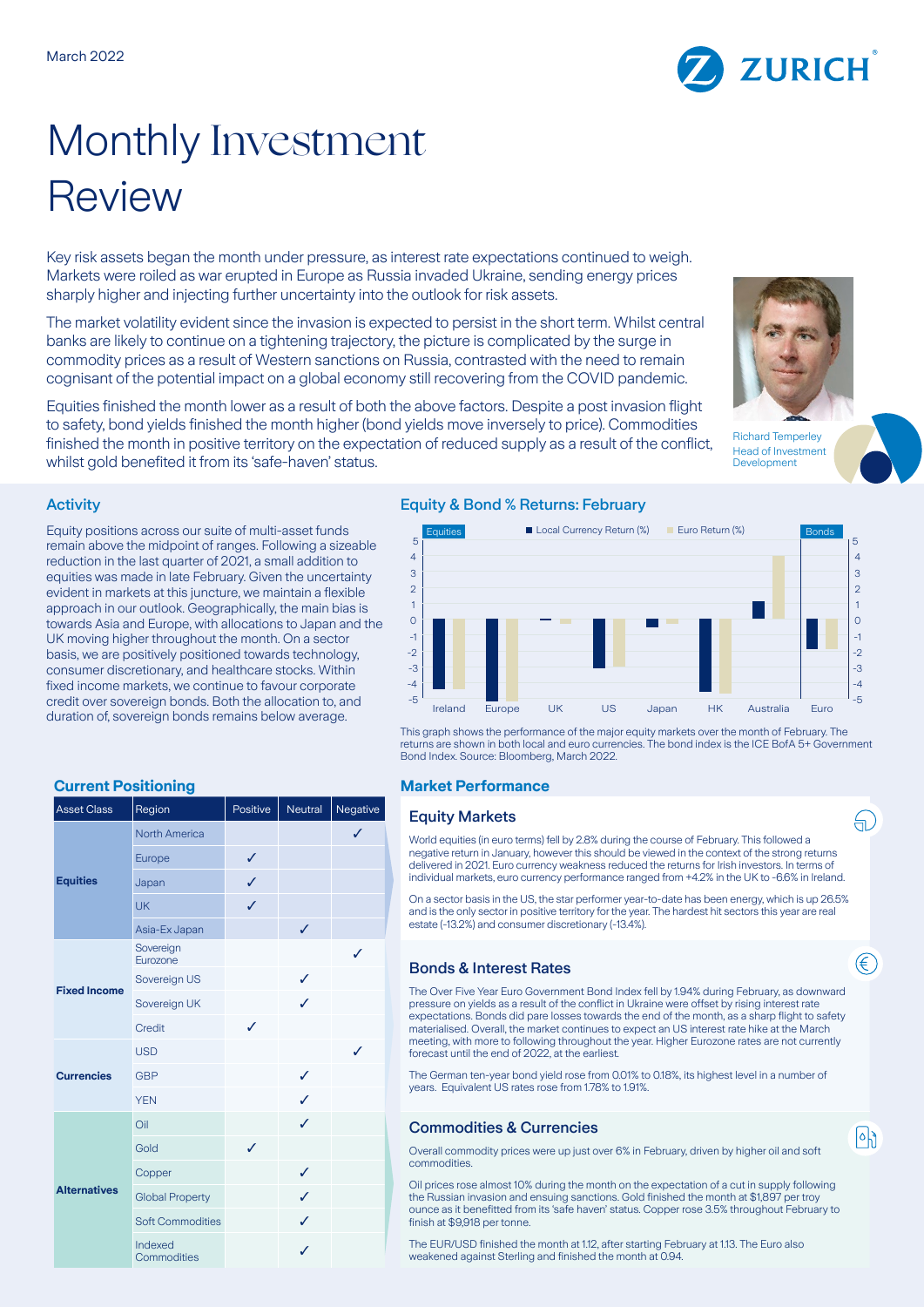| <b>Zurich Life Annualised Performance</b>       |              | Annualised           |                    |                         |                          |                          |                    |                             |
|-------------------------------------------------|--------------|----------------------|--------------------|-------------------------|--------------------------|--------------------------|--------------------|-----------------------------|
| to 01/03/2022                                   | Year to Date | $\mathbf{1}$<br>Year | 3<br>Years         | $\overline{5}$<br>Years | 10 <sup>°</sup><br>Years | 15 <sup>2</sup><br>Years | 20<br>Years        | <b>Fund Size</b><br>(Euros) |
| <b>Multi-Asset Funds</b>                        |              |                      |                    |                         |                          |                          |                    |                             |
| Prisma <sup>2</sup>                             | $-1.8%$      | 0.9%                 | 1.4%               | 0.8%                    | <b>Not Started</b>       | <b>Not Started</b>       | <b>Not Started</b> | 475,077,576                 |
| Prisma <sup>3</sup>                             | $-3.2%$      | 4.0%                 | 4.1%               | 2.8%                    | <b>Not Started</b>       | <b>Not Started</b>       | <b>Not Started</b> | 1,911,932,312               |
| Prisma <sup>4</sup>                             | $-5.5%$      | 9.5%                 | 9.0%               | 6.3%                    | <b>Not Started</b>       | <b>Not Started</b>       | <b>Not Started</b> | 2,635,206,332               |
|                                                 | $-7.7%$      | 12.9%                | 13.4%              | 9.3%                    |                          |                          | <b>Not Started</b> |                             |
| Prisma <sup>5</sup>                             |              |                      |                    |                         | <b>Not Started</b>       | <b>Not Started</b>       |                    | 1,571,700,770               |
| Prisma Max                                      | $-9.6%$      | 11.9%                | 14.2%              | 10.2%                   | <b>Not Started</b>       | <b>Not Started</b>       | <b>Not Started</b> | 155,343,650                 |
| <b>Active Asset Allocation</b>                  | $-4.9%$      | 11.6%                | 10.1%              | 7.1%                    | 7.6%                     | <b>Not Started</b>       | <b>Not Started</b> | 835,103,739                 |
| <b>Managed Funds</b>                            |              |                      |                    |                         |                          |                          |                    |                             |
| <b>Cautiously Managed</b>                       | $-5.1%$      | 5.4%                 | 6.6%               | 4.7%                    | 6.9%                     | <b>Not Started</b>       | <b>Not Started</b> | 712,105,944                 |
| <b>Sector Average</b>                           | $-3.3%$      | 3.1%                 | 2.9%               | 2.1%                    | 3.4%                     | 2.4%                     | 3.1%               |                             |
| <b>Balanced</b>                                 | $-7.6%$      | 8.6%                 | 10.9%              | 7.9%                    | 9.7%                     | 6.3%                     | 6.8%               | 2,230,361,294               |
| <b>Sector Average</b>                           | $-4.6%$      | 6.4%                 | 5.9%               | 4.2%                    | 6.5%                     | 3.3%                     | 4.1%               |                             |
| Performance                                     | $-8.9%$      | 11.0%                | 13.1%              | 9.6%                    | 10.9%                    | 6.7%                     | 7.3%               | 1,789,091,443               |
| Dynamic                                         | $-9.6%$      | 11.4%                | 14.0%              | 10.2%                   | 11.6%                    | 7.0%                     | 7.6%               | 2,104,311,540               |
| <b>FinEx Sector Average</b>                     | $-5.3%$      | 9.0%                 | 7.0%               | 5.2%                    | 7.2%                     | 3.9%                     | 4.5%               |                             |
| <b>Protected Funds</b>                          |              |                      |                    |                         |                          |                          |                    |                             |
| Protected 70                                    | $-8.0%$      | 8.0%                 | 7.6%               | 4.9%                    | 6.2%                     | <b>Not Started</b>       | <b>Not Started</b> | 18,961,074                  |
| Protected 80                                    | $-6.2%$      | 5.4%                 | 4.3%               | 2.4%                    | 3.5%                     | <b>Not Started</b>       | <b>Not Started</b> | 28,714,104                  |
| Cash                                            |              |                      |                    |                         |                          |                          |                    |                             |
| Cash Fund                                       | $-0.2%$      | $-1.0%$              | $-0.9%$            | $-0.9%$                 | $-0.7%$                  | <b>Not Started</b>       | <b>Not Started</b> | 1,313,155,409               |
| <b>FinEx Sector Average</b>                     | $-0.1%$      | $-0.7%$              | $-0.7%$            | $-0.6%$                 | $-0.3%$                  | 0.5%                     | 0.8%               |                             |
| <b>Bond</b>                                     |              |                      |                    |                         |                          |                          |                    |                             |
| <b>Medium Duration Corporate Bond</b>           | $-4.3%$      | $-4.9%$              | <b>Not Started</b> | <b>Not Started</b>      | <b>Not Started</b>       | <b>Not Started</b>       | <b>Not Started</b> | 610,313,315                 |
| <b>Short Duration Corporate Bond</b>            | $-1.1%$      | $-1.5%$              | <b>Not Started</b> | <b>Not Started</b>      | <b>Not Started</b>       | <b>Not Started</b>       | <b>Not Started</b> | 1,110,206,016               |
| Global Corporate Bond (JP Morgan)               | $-4.2%$      | $-4.0%$              | 2.1%               | 1.1%                    | <b>Not Started</b>       | <b>Not Started</b>       | <b>Not Started</b> | 11,994,262                  |
| Global Government Bond (JP Morgan)              | $-2.3%$      | $-3.3%$              | 0.70%              | 0.30%                   | <b>Not Started</b>       | <b>Not Started</b>       | <b>Not Started</b> | 1,665,626                   |
| Indexed Eurozone Government Bond (BlackRock)*   | $-1.6%$      | $-3.6%$              | 1.40%              | 1.30%                   | 2.90%                    | <b>Not Started</b>       | <b>Not Started</b> | 17,337,562                  |
| <b>Active Fixed Income</b>                      | $-2.5%$      | $-3.7%$              | 0.60%              | 0.40%                   | 3.70%                    | 4.30%                    | 4.70%              | 261,536,814                 |
| Inflation-Linked Bond                           | $-0.7%$      | 6.4%                 | 4.60%              | 2.70%                   | 1.90%                    | <b>Not Started</b>       | <b>Not Started</b> | 7,939,781                   |
| Long Bond                                       | $-4.6%$      | $-6.7%$              | 2.3%               | 1.9%                    | 5.3%                     | 5.0%                     | <b>Not Started</b> | 43,879,058                  |
| <b>FinEx Sector Average</b>                     | $-3.9%$      | $-3.2%$              | 1.7%               | 1.4%                    | 3.2%                     | 3.1%                     | 3.7%               |                             |
| <b>Absolute Return/Diversified Assets Funds</b> |              |                      |                    |                         |                          |                          |                    |                             |
| Global Targeted Returns Fund (Invesco)          | $-5.5%$      | $-5.0%$              | $-2.3%$            | $-2.4%$                 | <b>Not Started</b>       | <b>Not Started</b>       | <b>Not Started</b> | 18,412,535                  |
| Dynamic Diversified Growth (BlackRock)          | $-5.1%$      | $-2.2%$              | 3.5%               | 3.0%                    | 2.5%                     | <b>Not Started</b>       | <b>Not Started</b> | 16,991,103                  |
| <b>Commodity Funds</b>                          |              |                      |                    |                         |                          |                          |                    |                             |
| Gold                                            | 5.6%         | 18.0%                | 12.9%              | 6.7%                    | 2.1%                     | Not Started              | <b>Not Started</b> | 279,220,743                 |
| <b>Indexed Global Energy and Metals</b>         | 13.7%        | 44.9%                | 13.2%              | 7.7%                    | 0.7%                     | $-0.5%$                  | <b>Not Started</b> | 23,256,850                  |
| <b>Equity Funds (Global)</b>                    |              |                      |                    |                         |                          |                          |                    |                             |
| 5 Star 5                                        | $-8.3%$      | 13.3%                | 17.6%              | 12.7%                   | 12.3%                    | 7.3%                     | 8.3%               | 355,926,517                 |
| <b>International Equity</b>                     | $-10.4%$     | 11.6%                | 14.9%              | 10.7%                   | 12.3%                    | 8.1%                     | 7.4%               | 4,443,936,571               |
| Global Select (Threadneedle)                    | $-9.4%$      | 9.6%                 | 14.1%              | 11.7%                   | 12.6%                    | 8.5%                     | 7.5%               | 14,211,026                  |
| Indexed Global Equity (BlackRock)*              | $-5.1%$      | 18.0%                | 14.7%              | 10.4%                   | 12.3%                    | <b>Not Started</b>       | <b>Not Started</b> | 201,197,456                 |
| <b>FinEx Sector Average</b>                     | $-6.1%$      | 14.8%                | 10.5%              | 7.7%                    | 9.6%                     | 5.6%                     | 5.1%               |                             |
| <b>Equity Funds (European)</b>                  |              |                      |                    |                         |                          |                          |                    |                             |
| 5 Star 5 Europe                                 | $-6.3%$      | 11.7%                | 12.2%              | 9.5%                    | 12.1%                    | 6.5%                     | <b>Not Started</b> | 133,403,892                 |
| European Select (Threadneedle)                  | $-14.8%$     | 7.2%                 | 12.3%              | 9.1%                    | 10.7%                    | 7.4%                     | 7.8%               | 11,057,801                  |
| <b>FinEx Sector Average</b>                     | $-10.3%$     | 9.1%                 | 9.1%               | 6.4%                    | 8.5%                     | 4.4%                     | 5.2%               |                             |
| <b>Equity Funds (Euro)</b>                      |              |                      |                    |                         |                          |                          |                    |                             |
| <b>Eurozone Equity</b>                          | $-8.9%$      | 9.0%                 | 10.5%              | 8.0%                    | 9.9%                     | 5.9%                     | <b>Not Started</b> | 119,312,153                 |
| Indexed Eurozone Equity (BlackRock)*            | $-13.0%$     | 4.4%                 | 6.6%               | 5.2%                    | 7.8%                     | <b>Not Started</b>       | <b>Not Started</b> | 5,944,196                   |
| <b>FinEx Sector Average</b>                     | $-7.9%$      | 8.0%                 | 7.5%               | 5.6%                    | 7.5%                     | 2.9%                     | 3.9%               |                             |
| <b>Equity Funds (Irish)</b>                     |              |                      |                    |                         |                          |                          |                    |                             |
| <b>Irish Equity</b>                             | $-6.9%$      | 9.4%                 | 11.8%              | 6.7%                    | 12.5%                    | 2.0%                     | <b>Not Started</b> | 26,031,308                  |
| <b>FinEx Sector Average</b>                     | $-6.6%$      | 7.9%                 | 9.9%               | 4.7%                    | 9.8%                     | 0.0%                     | 3.8%               |                             |
|                                                 |              |                      |                    |                         | Annualised               |                          |                    |                             |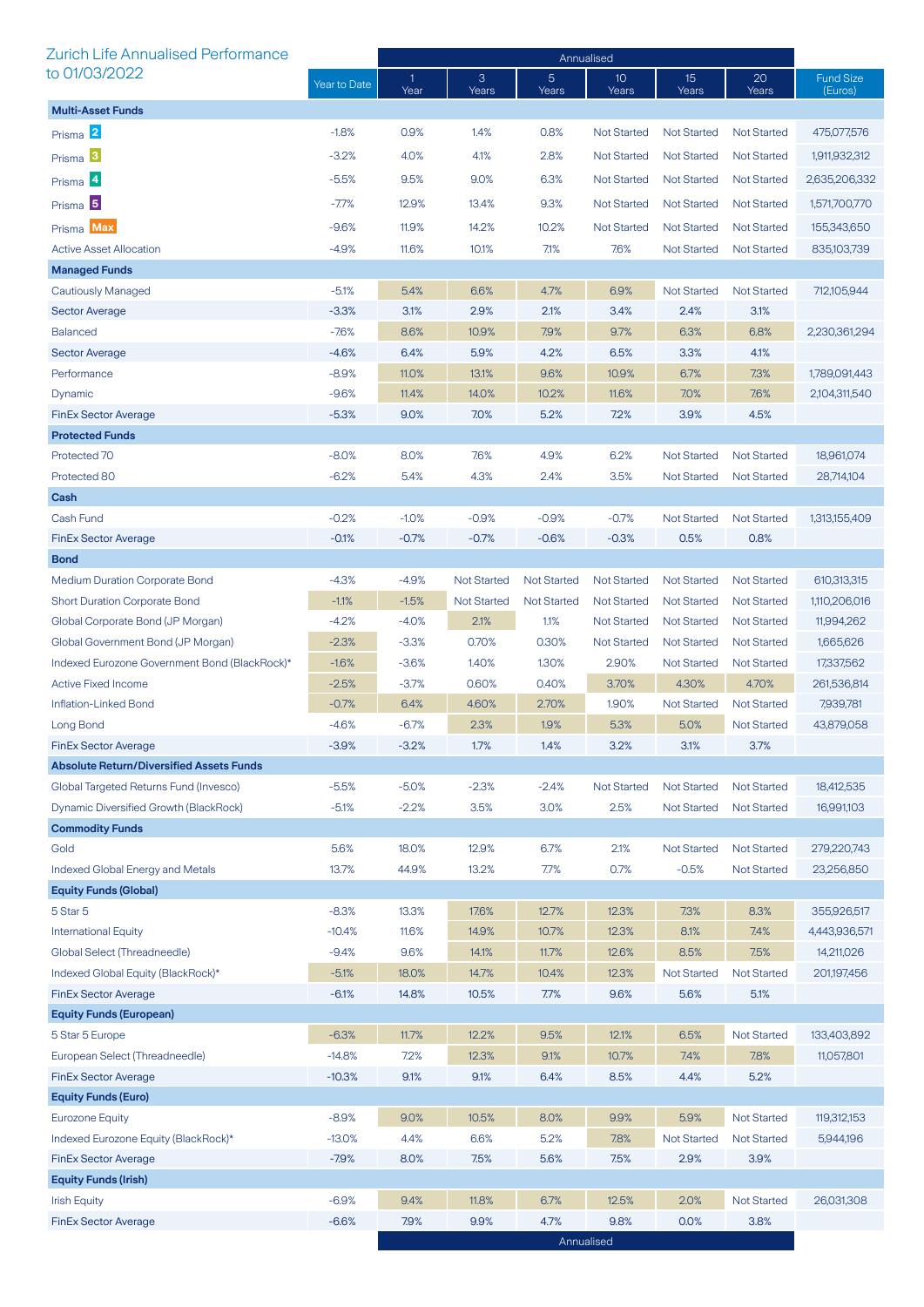|                                                                  | Year to Date | $\mathbf{1}$<br>Year | 3<br>Years         | 5<br>Years         | 10<br>Years        | 15<br>Years        | 20<br>Years        | <b>Fund Size</b><br>(Euros) |
|------------------------------------------------------------------|--------------|----------------------|--------------------|--------------------|--------------------|--------------------|--------------------|-----------------------------|
| <b>Equity Fund (American)</b>                                    |              |                      |                    |                    |                    |                    |                    |                             |
| 5 Star 5 Americas                                                | $-13.6%$     | 16.1%                | 19.9%              | 14.3%              | 15.6%              | 10.9%              | <b>Not Started</b> | 113,504,437                 |
| American Select (Threadneedle)                                   | $-6.5%$      | 19.6%                | 18.9%              | 13.8%              | 15.4%              | 11.3%              | 8.1%               | 14,993,367                  |
| <b>FinEx Sector Average</b>                                      | $-6.1%$      | 22.9%                | 16.9%              | 11.9%              | 14.4%              | 9.7%               | 6.8%               |                             |
| <b>Equity Funds (Far East Asia)</b>                              |              |                      |                    |                    |                    |                    |                    |                             |
| 5 Star 5 Asia Pacific                                            | $-1.0%$      | 1.0%                 | 9.2%               | 7.9%               | 8.3%               | 4.9%               | <b>Not Started</b> | 89,707,808                  |
| <b>Asia Pacific Equity</b>                                       | $-0.7%$      | 2.4%                 | 8.1%               | 7.4%               | 7.7%               | <b>Not Started</b> | <b>Not Started</b> | 13,168,714                  |
| <b>FinEx Sector Average</b>                                      | $-2.5%$      | 0.1%                 | 7.0%               | 5.9%               | 6.1%               | 4.9%               | 6.2%               |                             |
| <b>Equity Funds (High Yield)</b>                                 |              |                      |                    |                    |                    |                    |                    |                             |
| <b>Dividend Growth</b>                                           | $-4.2%$      | 21.8%                | 7.1%               | 4.3%               | 9.7%               | 5.2%               | <b>Not Started</b> | 232,585,780                 |
| <b>FinEx Sector Average</b>                                      | $-6.1%$      | 14.8%                | 10.5%              | 7.7%               | 9.6%               | 5.6%               | 5.1%               |                             |
| <b>Equity Funds (Emerging Market)</b>                            |              |                      |                    |                    |                    |                    |                    |                             |
| Emerging Markets Opportunities (JP Morgan)                       | $-9.2%$      | $-12.3%$             | 4.5%               | 6.4%               | <b>Not Started</b> | <b>Not Started</b> | <b>Not Started</b> | 8,318,291                   |
| <b>Indexed Emerging Market Equity Fund (BlackRock)</b>           | $-3.8%$      | $-3.9%$              | 5.8%               | 5.0%               | Not Started        | Not Started        | <b>Not Started</b> | 10,994,418                  |
| <b>Sector Average</b>                                            | $-5.8%$      | $-3.9%$              | 4.8%               | 4.3%               | 3.8%               | 4.1%               | 5.2%               |                             |
| <b>Equity Funds (Specialist)</b>                                 |              |                      |                    |                    |                    |                    |                    |                             |
| Indexed Top Tech 100                                             | $-13.2%$     | 18.6%                | 26.8%              | 20.5%              | 20.9%              | 16.4%              | 11.0%              | 189,554,189                 |
| <b>FinEx Sector Average</b>                                      | $-2.1%$      | 15.5%                | 12.2%              | 8.1%               | 6.2%               | 3.9%               | 3.4%               |                             |
| <b>Property Funds</b>                                            |              |                      |                    |                    |                    |                    |                    |                             |
| <b>Property Fund</b>                                             | $-0.2%$      | 3.8%                 | $-0.7%$            | <b>Not Started</b> | <b>Not Started</b> | <b>Not Started</b> | <b>Not Started</b> | 39,427,004                  |
| Indexed European (Ex-UK) Property                                | $-5.6%$      | 9.4%                 | 2.9%               | 4.2%               | 8.4%               | <b>Not Started</b> | <b>Not Started</b> | 203,667,266                 |
| Indexed Australasia Property                                     | $-3.8%$      | 3.3%                 | $-0.9%$            | 1.1%               | 5.5%               | <b>Not Started</b> | <b>Not Started</b> | 179,730,105                 |
| <b>Sector Average</b>                                            | $-0.8%$      | 9.0%                 | 1.1%               | 2.3%               | 4.6%               | $-1.1%$            | 2.7%               |                             |
| <b>Dimensional Funds</b>                                         |              |                      |                    |                    |                    |                    |                    |                             |
| Global Short-term Investment Grade Fixed Income<br>(Dimensional) | $-1.9%$      | $-3.4%$              | $-0.9%$            | $-0.9%$            | <b>Not Started</b> | <b>Not Started</b> | <b>Not Started</b> | 2,147,201                   |
| Euro Inflation Linked Int Duration Fixed Income<br>(Dimensional) | $-0.1%$      | 6.9%                 | 3.6%               | 2.4%               | <b>Not Started</b> | <b>Not Started</b> | <b>Not Started</b> | 7,535,230                   |
| <b>World Equity (Dimensional)</b>                                | $-3.9%$      | 16.8%                | 12.1%              | 7.9%               | <b>Not Started</b> | <b>Not Started</b> | <b>Not Started</b> | 13,915,667                  |
| Global Short Fixed Income (Dimensional)                          | $-2.2%$      | $-4.2%$              | $-1.4%$            | $-1.3%$            | <b>Not Started</b> | <b>Not Started</b> | <b>Not Started</b> | 7,832,974                   |
| World Allocation 20/80 (Dimensional)                             | $-2.1%$      | 0.6%                 | 1.5%               | 0.8%               | <b>Not Started</b> | <b>Not Started</b> | <b>Not Started</b> | 11,327,947                  |
| World Allocation 40/60 (Dimensional)                             | $-2.8%$      | 4.2%                 | 4.3%               | 2.7%               | <b>Not Started</b> | <b>Not Started</b> | <b>Not Started</b> | 27,605,351                  |
| World Allocation 60/40 (Dimensional)                             | $-3.5%$      | 8.0%                 | 6.9%               | 4.5%               | <b>Not Started</b> | <b>Not Started</b> | <b>Not Started</b> | 29,964,859                  |
| World Allocation 80/20 (Dimensional)                             | $-4.1%$      | 11.8%                | 9.1%               | 5.9%               | <b>Not Started</b> | <b>Not Started</b> | Not Started        | 12,247,837                  |
| <b>Global Small Companies (Dimensional)</b>                      | $-4.8%$      | 12.4%                | <b>Not Started</b> | Not Started        | <b>Not Started</b> | <b>Not Started</b> | <b>Not Started</b> | 5,387,100                   |
| Global Value (Dimensional)                                       | 0.9%         | 22.1%                | <b>Not Started</b> | <b>Not Started</b> | <b>Not Started</b> | <b>Not Started</b> | <b>Not Started</b> | 10,568,812                  |
| Global Sustainability Core Equity (Dimensional)                  | $-7.0%$      | 16.8%                | <b>Not Started</b> | <b>Not Started</b> | <b>Not Started</b> | <b>Not Started</b> | <b>Not Started</b> | 926,891                     |
| <b>Funds Closed to New Business</b>                              |              |                      |                    |                    |                    |                    |                    |                             |
| <b>Indexed Eurozone Property</b>                                 | $-2.9%$      | 7.6%                 | 1.4%               | 3.9%               | 8.2%               | 1.3%               | <b>Not Started</b> | 13,841,901                  |
| <b>Indexed India Equity</b>                                      | $-4.5%$      | 23.9%                | 12.9%              | 8.1%               | 7.4%               | <b>Not Started</b> | <b>Not Started</b> | 8,988,937                   |
| Income Opportunity (JP Morgan)                                   | $-0.2%$      | $-0.9%$              | $-0.5%$            | $-0.7%$            | <b>Not Started</b> | <b>Not Started</b> | <b>Not Started</b> | 1,716,585                   |
| <b>Diversified Assets</b>                                        | $-0.7%$      | 15.4%                | 7.8%               | 5.7%               | 6.1%               | <b>Not Started</b> | <b>Not Started</b> | 10,411,044                  |
| <b>Earth Resources</b>                                           | 6.6%         | 13.9%                | 19.1%              | 12.0%              | 2.9%               | <b>Not Started</b> | <b>Not Started</b> | 5,886,246                   |
| <b>Green Resources</b>                                           | $-14.5%$     | $-28.0\%$            | 28.0%              | 22.1%              | 12.0%              | <b>Not Started</b> | <b>Not Started</b> | 7,371,072                   |

Source: Financial Express as at 01/03/2022

Annual management charges (AMC) apply. The fund returns shown are net of the AMC deducted by each provider in their unit prices. This will vary for each provider, and any difference will impact the relative performance of the funds shown. The fund returns are based on an investment in the funds and do not represent the returns achieved by individual policies linked to the funds. These fund returns may be before the full AMC is applied to a policy. The actual returns on policies linked to the specified fund will be lower because of the effects of charges and in some cases a higher management charge.

\* Performance using most recent data available.

Figures highlighted in beige indicate where the Zurich Life fund has outperformed the sector average.

**Warning: Past performance is not a reliable guide to future performance. Warning: The value of your investment may go down as well as up. Warning: Benefits may be affected by changes in currency exchange rates. Warning: If you invest in this fund you may lose some or all of the money you invest.**